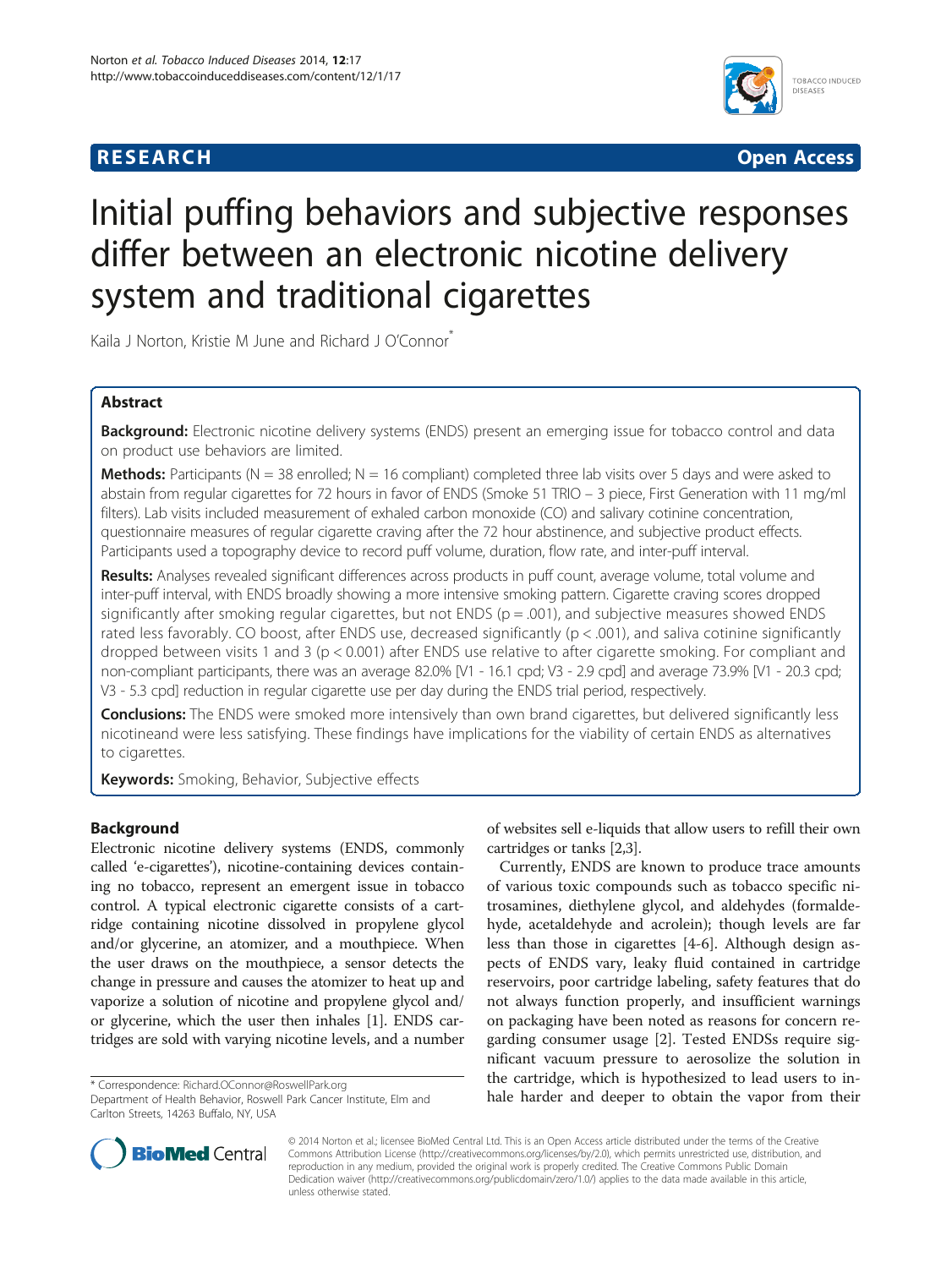ENDS [\[3](#page-7-0)]. While a tobacco cigarette produces smoke with a consistent density, ENDS vapor has been shown to decrease in density after the first 10 puffs on certain models, which also could lead users to modify their smoking behaviors to obtain more vapor [\[3](#page-7-0)].

Puffing topography data are needed to confirm that the vacuum pressure observation by Trtchounian and colleagues has relevance to consumer use. In a recent study by Hua et al. [\[7](#page-7-0)], puff and exhalation duration were compared for individuals using first generation ENDS and conventional cigarettes in YouTube videos. They found that puff duration was significantly longer for ENDS users (mean = 4.3 s) ( $N = 64$ ) than for conventional cigarette users, and puff duration varied significantly among ENDS brands. Additionally, Goniewicz et al. [\[8](#page-7-0)], recruited 10 volunteers (aged  $35 \pm 20$  years, 8 males) who used various brands and models of first generation ENDS for at least one month and measured their puffing topography. The average puffing topography were as follows  $(M \pm SD)$ : puff duration of  $1.8 \pm 0.9$  s, intervals between puffs of  $10 \pm 13$  s, puff volume  $70 \pm 68$  ml, and number of puffs taken in one puffing session was  $15 \pm 6$ .

However, there is potential for ENDS to serve as a long-term alternative to cigarettes and even as a smoking cessation aid. Adkison et al. [[9](#page-7-0)] examined data from the International Tobacco Control Four Country Survey, collected in 2010–11 among 5,939 current and former smokers in Canada, the US, the UK, and Australia, and found that among the 2.9% of the sample who currently used ENDS, 75.4% stated that they used ENDS to help cut down, and 85.1% used ENDS to help quit smoking. A study in Italy revealed ENDS use substantially decreased cigarette consumption without causing significant side effects among a group of smokers not intending to quit [\[10](#page-7-0)]. Additionally, Goniewicz et al. [\[11](#page-7-0)] reported that 41% of ENDS users utilized ENDS to quit smoking or reduce the harm associated with smoking. More recently, Caponnetto et al. [[12\]](#page-7-0) conducted a 9 visit, 12-month, randomized, controlled trial that evaluated smoking reduction/abstinence in 300 smokers (3 groups) not intending to quit; experimenting two different nicotine strengths of a popular e-cigarette model compared to its non-nicotine choice. In all three groups, smokers not intending to quit used of e-cigarettes to decrease cigarette consumption without significant side effects. In a separate study, the 16 mg Ruyan ENDS alleviated desire to smoke after overnight abstinence [[13](#page-7-0)].

The current pilot study was initiated to examine initial reactions to use and puffing behaviors with first generation ENDS among inexperienced users.

## Methods

#### Participants

Participants ( $N = 38$ ) were recruited from February 2011-May 2012 via advertising in local newspapers (advertising

did not mention the study focused on ENDS). Eligible participants were a minimum of 18 years of age, smoked at least 10 cigarettes daily, were not concurrently using other tobacco or nicotine products, had no use of ENDS in the last 30 days, reported no intention of quitting smoking within the next 30 days, had no medical contraindications for nicotine replacement products, were in good general health, and had no known sensitivity to propylene glycol and/or glycerin. Females who reported they might be pregnant or planned to become pregnant during the study were excluded from participation. We selected those who had not used ENDS in the past 30 days because we were primarily interested in initial reactions to the product among triers, rather than experienced ENDS users.

#### Study design & procedures

The study design is illustrated in Table 1. Participants were asked to visit the laboratory on 3 separate occasions (Days 1, 2, and 5) over 5 days at consistent times of the day. Upon arrival for the first visit (Day 1), participants were requested to complete a series of questions on tobacco use history and awareness of ENDS as well as the Questionnaire on Smoking Urges (QSU) [\[14\]](#page-7-0). Participants provided a saliva specimen, a spot urine specimen, and an exhaled breath sample for carbon monoxide (CO) testing. Participants then smoked one of their own cigarettes using the portable CReSS device (Borgwaldt-KC, Richmond, VA). This same device was used by the participant for the remainder of the study. Ten minutes after smoking was completed, participants completed the Cigarette Evaluation Scale (CES) [\[15\]](#page-7-0), the QSU (post cig use), and provided a second CO sample. Upon departure, participants were asked to take a CReSS device home and smoke any five of their own cigarettes through the device over the next 24 hours.

Participants returned for their 2nd visit and completed the QSU as well as a brief questionnaire about their experience with the CReSS device. They then received a

| <b>Table 1 Study design</b><br><b>STUDY DAY</b> | 1 | $\overline{2}$ | 3 | 4 | 5 |
|-------------------------------------------------|---|----------------|---|---|---|
| <b>LAB VISIT</b>                                | 1 | $\overline{2}$ |   |   | 3 |
| Lab smoking - tobacco cigarette                 | Χ |                |   |   |   |
| Lab smoking - ENDS                              |   | Χ              |   |   | Χ |
| Field smoking – tobacco cigarette               | X |                |   |   |   |
| Field smoking - ENDS                            |   | Χ              | Χ | X |   |
| Breath                                          | Χ | X              |   |   | Χ |
| Saliva                                          | Χ |                |   |   | X |
| Urine                                           | Χ |                |   |   | X |
| Ouestionnaires                                  | Χ | Χ              |   |   | X |
| QSU (pre and post product use)                  | Χ | X              |   |   | X |
| CES (post product use only)                     | Х | Х              |   |   | X |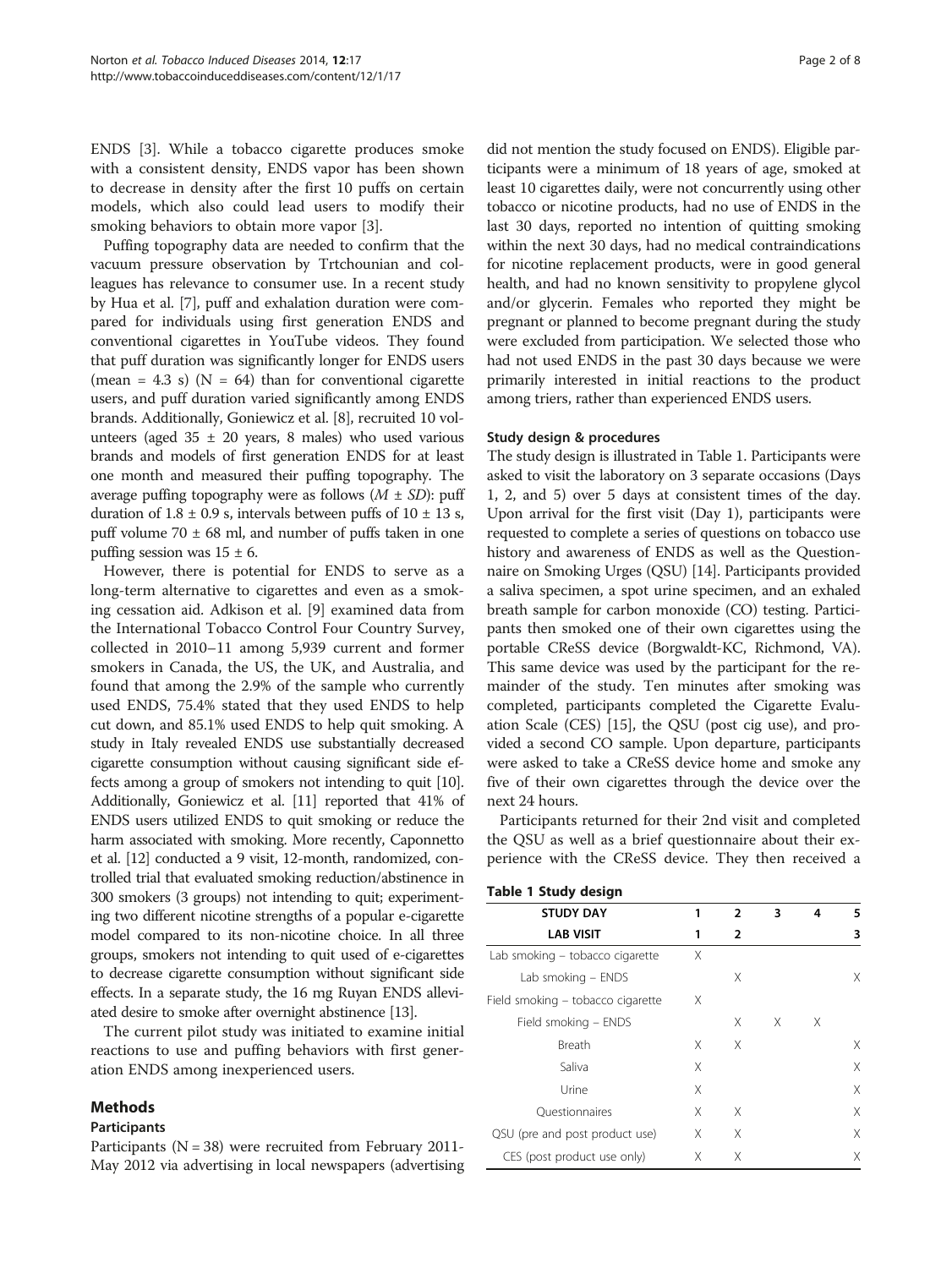brief description of the ENDS and how to use it, along with a written instruction sheet. A baseline CO reading was obtained and participants were asked to use the ENDS via the CReSS. Neither saliva nor urine samples were collected during the 2nd visit. The remainder of the procedures paralleled Visit 1. Participants were instructed to use the ENDS ONLY (no cigarettes) for the next 72 hours, ending at their 3rd lab visit. They were also instructed to smoke the ENDS through the CReSS device at least 5 times per day over the following 72 hours. Participants were provided a CReSS device, an ENDS, 3 refill cartridges, and instructions to replace the cartridge after about 300 puffs or 24 hours. Participants were also given a product tally sheet to track their product use accurately and a separate form to track their CReSS usage. Participants were instructed to return all study materials including the CReSS device, ENDS unit, and all used and unused cartridges to the laboratory.

Participants arrived 72 hours later for Visit 3 (Day 5), completed the QSU, and were evaluated for compliance with the protocol (no cigarette smoking, defined as CO < 8 ppm per Society for Research on Nicotine and Tobacco (SRNT, 2002). Participants (N = 14) who showed CO  $\geq 8$ ppm were reimbursed for their time and excused from the study. Compliant participants completed a brief questionnaire about their experience with the ENDS and the CReSS device. Then, the same biospecimen (saliva and urine) and data collection procedures as Visit 1 were conducted.

This study protocol was reviewed and approved by the Roswell Park Cancer Institute Institutional Review Board. Upon review of a detailed consent form, all participants provided their written informed consent. Participants received a maximum of \$50 for completing the study.

## Measures

The CReSSmicro® (Plowshare/Borgwaldt-KC, Richmond VA) was used to record smoking topography and has been shown to provide valid, objective measures of smoking topography [\[16,17\]](#page-7-0). A specialized adapter for the ENDS was obtained from Borgwaldt-KC and used in this study. CReSSMicro units were separately calibrated for tobacco cigarettes and ENDS, and dedicated units were used for each product. Topography measures included puff number, puff volume (ml), puff duration (msec), average flow (ml/sec), inter-puff interval (msec), and time and date of smoking. For reporting purposes, duration and inter-puff interval were converted from milliseconds to seconds. We derived total puff volume by summing puff volumes for each cigarette/ENDS.

Saliva specimens were collected using Salivette tubes, and assayed for cotinine using the ELISA method at Salimetrics LLC or at RPCI. Alveolar CO was measured using a Micro 4 Smokerlyzer (Bedfont, Kent, UK). Participants were instructed to hold their breath for 15 seconds before providing a sample of exhaled air. After smoking or ENDS use, 10 minutes elapsed before the next CO reading was taken. CO boost was calculated by subtracting the first reading from the second. Urine specimens were aliquoted and frozen for later analysis.

#### Products

The 'cigarette-like' "Smoke 51 TRIO" ENDS - 3 piece, First Generation with 11 mg/ml cartridges (Vapor Corp, Miami, FL) was tested in this study, as during the study period it was sold in local shopping mall kiosks. All participants used 11 mg nicotine cartridges with flavor (tobacco, menthol) matched to that of their usual cigarette brand; this concentration was chosen as it was the midpoint of the range offered for this brand at the time. Instructions on ENDS use and proper charging were also provided verbally during the lab session and in writing for participant home reference. The regular cigarettes were the usual brand of the participant and were not provided as part of the study protocol.

#### Data analysis

Participant demographics and characteristics were evaluated using basic descriptive analysis. QSU, CES, Topography, and CO differences were all assessed using multivariate repeated measures analysis of variance (ANOVA). Saliva cotinine was analyzed using paired samples t-tests. Log transformations were applied to time to first cigarette and cotinine prior to analysis. Statistical significance was accepted at  $p < .05$ , two tailed. Statistical analyses were performed using SPSS version 21 (IBM, Armonk, NY).

## Results

## Participant characteristics

Figure [1](#page-3-0) is a flowchart of the study from recruitment to final visit. Table [2](#page-3-0) shows the demographic layout of the study participants. A total of 38 participants initiated the study with  $21.1\%$  (n = 8) being lost to follow-up. Even though 78.9%  $(n = 30)$  completed the study, only 42.1%  $(n = 16)$  of these 30 completers were actually compliant  $(CO \leq 8$  ppm) based on study guidelines.

#### ENDS knowledge and beliefs

At baseline, all participants ( $N = 38$ ) reported they were aware of ENDS. Of these, 29% had ever tried ENDS. The extent of prior experience, outside of use within the past 30-days, was not assessed. Eighty-two percent  $(N = 31)$  believed ENDS to be less harmful than regular cigarettes.

#### Product usage

At baseline, prior to study commencement, participants reported smoking an average of 17.5 (SD 7.8;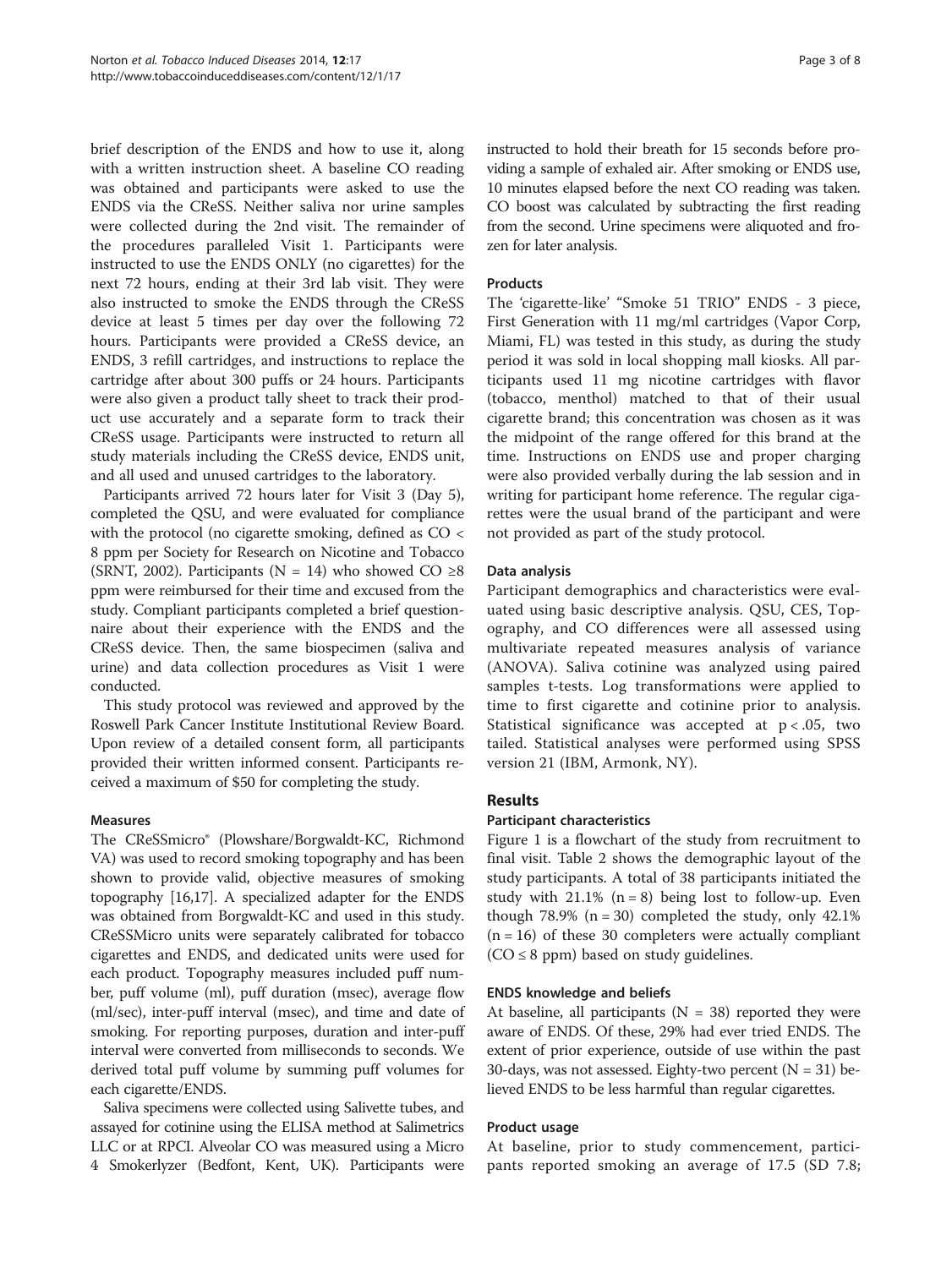<span id="page-3-0"></span>

Range 10–50) regular cigarettes per day. During the 72-hour field trial, participants were asked to abstain from regular cigarette use and a criterion of  $CO < 8$ ppm determined compliance. For compliant and noncompliant participants, there was an average 82.0% [V1 - 16.1 cpd; V3 - 2.9 cpd] and average 73.9% [V1 - 20.3 cpd; V3 - 5.3 cpd] reduction in regular cigarette use per day during the ENDS trial period, respectively.

Out of those, 2 compliant participants reported no cigarette use at all during the 72-hour period.

## Subjective measures (QSU, CES)

In the laboratory sessions, the observed drop in both QSU Factor 1 & Factor 2 cigarette craving scores (prepost smoking,  $n = 32$ ) was statistically significantly greater when smoking own brand cigarettes (Figure [2](#page-4-0)),

| Variable                                |           | Lost to follow-up            | Completed study $(n = 30)$ |                        |      |
|-----------------------------------------|-----------|------------------------------|----------------------------|------------------------|------|
|                                         |           | after visit 1 or 2 $(n = 8)$ | Non-compliant $(n = 14)$   | Compliant ( $n = 16$ ) |      |
| Total percentages                       |           | 21.1%                        | 36.8%                      | 42.1%                  |      |
| Gender                                  | Female    | 75.0                         | 50.0                       | 62.5                   | 0.53 |
|                                         | Male      | 25.0                         | 50.0                       | 37.5                   |      |
| Race                                    | White     | 50.0                         | 57.1                       | 81.2                   | 0.27 |
|                                         | Black     | 50.0                         | 42.9                       | 18.8                   |      |
| % Menthol                               | Yes       | 100.0                        | 64.3                       | 75.0                   | 0.21 |
|                                         | No.       | 0.0                          | 35.7                       | 25.0                   |      |
| Age                                     | Mean      | 37.9                         | 44.9                       | 45.5                   | 0.36 |
|                                         | (SE)      | (5.2)                        | (2.7)                      | (3.5)                  |      |
| Cigarettes per day                      | Mean      | 15.4                         | 20.3                       | 16.1                   | 0.25 |
|                                         | (SE)      | (2.6)                        | (2.6)                      | (1.4)                  |      |
| Minutes to first cigarette after waking | Geo. Mean | 15.9                         | 13.7                       | 13.1                   | 0.94 |
| Baseline cotinine                       | Geo. Mean | 252.6                        | 427.6                      | 338.0                  | 0.15 |

\*Chi-square test for categorical variables; one-way ANOVA for continuous variables.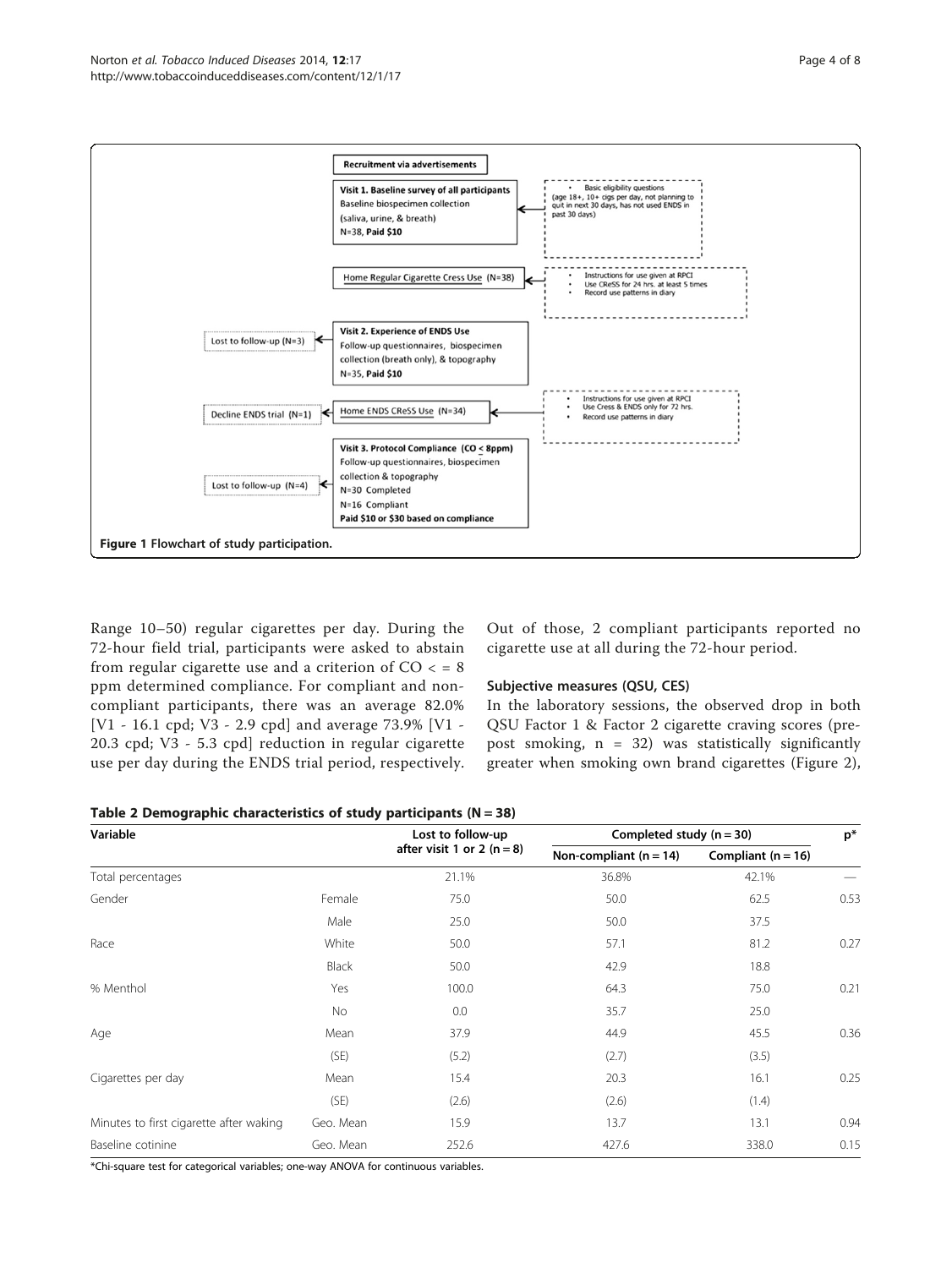<span id="page-4-0"></span>

compared to ENDS [product  $*$  time  $F(2,30) = 9.62$ , p = .001]. Indeed, on neither QSU scale did the initial ENDS trial show a significant reduction after use (p's > .57). Models including gender and age did not show a substantially different pattern of findingsand interaction terms with product and/or time were not statistically significant.

Several measures on the Cigarette Evaluation Scale (CES) showed significant differences between cigarettes and ENDS (Figure [3\)](#page-5-0)  $(n = 32)$  including satisfaction [F]  $(1,31) = 20.94$ , p < .001], taste good [F = 4.54, p = .04], dizziness [F = 28.07, p < .001], feeling more awake [F = 12.40,  $p = .001$ , reduced hunger for food [F = 22.51,  $p < .001$ ], increased nausea [ $F = 10.92$ ,  $p = .002$ ], feeling less irritable  $[F = 13.65, p = .001]$ , and reduced craving to smoke cigarettes  $[F = 28.79, p < .001]$ . In each case, cigarettes showed significantly higher scores than ENDS. In a separate model, we examined product by age and product by gender

interactions. Only two significant effects emerged – women rated cigarettes and ENDS similarly on enjoyment of airway sensation (3.0 vs. 3.4) while men rated cigarettes more highly (4.1 vs. 2.3) [F (1,29) = 8.33, p = .007]. A similar pattern was seen for women (3.8 vs. 3.7) and men (4.4 vs. 2.6) on the 'taste good' measure  $[F = 5.87, p = .02]$ . The QSU and CES measures were also taken during Visit 3, but due to the low number of completed and compliant participants, are not reported.

## Puffing topography

Equipment failures led to the loss of cigarette topography data on 6 participants and ENDS topography data on 9 participants. A total of 3 participants were missing both. Table [3](#page-5-0) shows average puffing topography values by product for both initial laboratory smoking sessions; this includes smoking usual cigarettes and initial experimental ENDS use  $(n = 18)$ . Overall, when assessed at the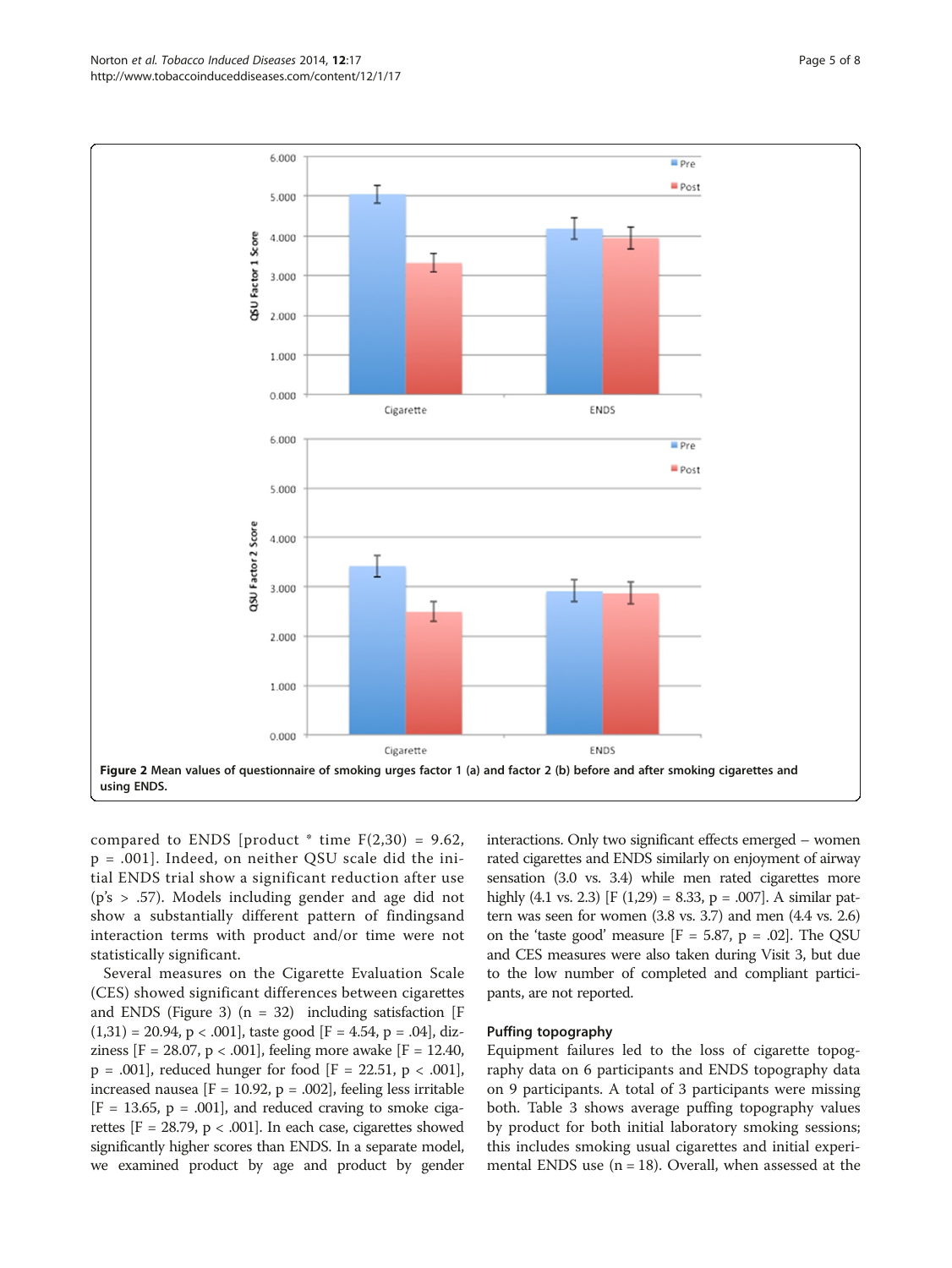<span id="page-5-0"></span>

laboratory visit, participants showed significantly higher puff counts on cigarettes compared to initial use of ENDS. However, per-puff volume, puff velocity, and peak velocity were significantly higher for experimental ENDS use. We saw no significant differences in puff duration, interval, or total volume drawn. Interactions of product with age and sex were again tested; none emerged as statistically significant.

#### CO and nicotine exposure

Among all participants at baseline, mean exhaled CO was 14.2 ppm (SD = 9.8). Repeated measures ANOVA of exhaled CO  $(n = 33)$  showed a significant interaction of product by time  $[F(1,32) = 84.2, p < .001]$ . When smoking cigarettes in the laboratory, mean exhaled CO increased from 15.1 ppm (SE 1.7) before smoking to 19.2 ppm (SE 1.9) after smoking. When using ENDS in

Table 3 Smoking topography mean values for cigarettes and ENDS at the laboratory session

|                           | Cigarette |      | <b>ENDS</b> |       | <b>ANOVA</b> |       |
|---------------------------|-----------|------|-------------|-------|--------------|-------|
|                           | Mean      | SE   | Mean        | SE    | F(1,17)      | р     |
| Puff count (n)            | 13.2      | 1.1  | 8.7         | 1.6   | 7.35         | 0.015 |
| Per-puff volume (ml)      | 67.5      | 6.3  | 118.2       | 13.3  | 10.22        | 0.005 |
| Puff velocity (ml/sec)    | 36.1      | 1.8  | 52.0        | 4.7   | 8.00         | 0.012 |
| Peak velocity (ml/sec)    | 56.3      | 4.2  | 73.4        | 6.6   | 4.50         | 0.049 |
| Duration (sec)            | 3.0       | 1.0  | 3.0         | 0.8   | 0.003        | 0.960 |
| Inter-puff interval (sec) | 21.3      | 6.2  | 29.6        | 11.7  | 0.36         | 0.555 |
| Total volume (ml)         | 829.0     | 51.4 | 1120.7      | 320.8 | 0.84         | 0.373 |

the laboratory, mean exhaled CO actually declined from 16.4 ppm (SE 2.0) before use to 14.5 ppm (SE 1.9) after use. Analyses controlling for age and gender revealed no statistically significant interactions.

Among all participants at baseline, saliva cotinine had a geometric mean of 344.7 ng/mL; follow up cotinine assessments were made only among those compliant with the protocol (i.e.,  $CO \leq 8$  ppm at Visit 3). Among compliant participants  $(N = 16)$ , geometric mean saliva cotinine showed a significant drop between visits 1  $(338.0 \text{ ng/mL})$  and 3  $(178.4 \text{ ng/mL})$  [t(15) = 4.37, p < .001]. Analyses controlling for age and gender revealed no statistically significant effects.

## **Discussion**

ENDS are an emerging issue in tobacco control and an evidence base is needed to determine their public health impact. In this small-scale study of brief and initial experience with ENDS, we saw that ENDS use was associated with a decrease in regular cigarettes per day in about half the participants. This effect is not unexpected, as participants had been instructed to stop smoking entirely; however, only 2 participants actually reported smoking no cigarettes during the 72 hour study period. Most, though, reported decreasing their typical cigarette consumption.

Since CO boosts after using ENDS were essentially zero and cotinine levels decreased between Visits 1 and 3 (among compliant participants), the ENDS do not appear to deliver CO (logical as there is no combustion) and appear to deliver less nicotine than cigarettes. The nicotine delivery finding based on cotinine is corroborated by lack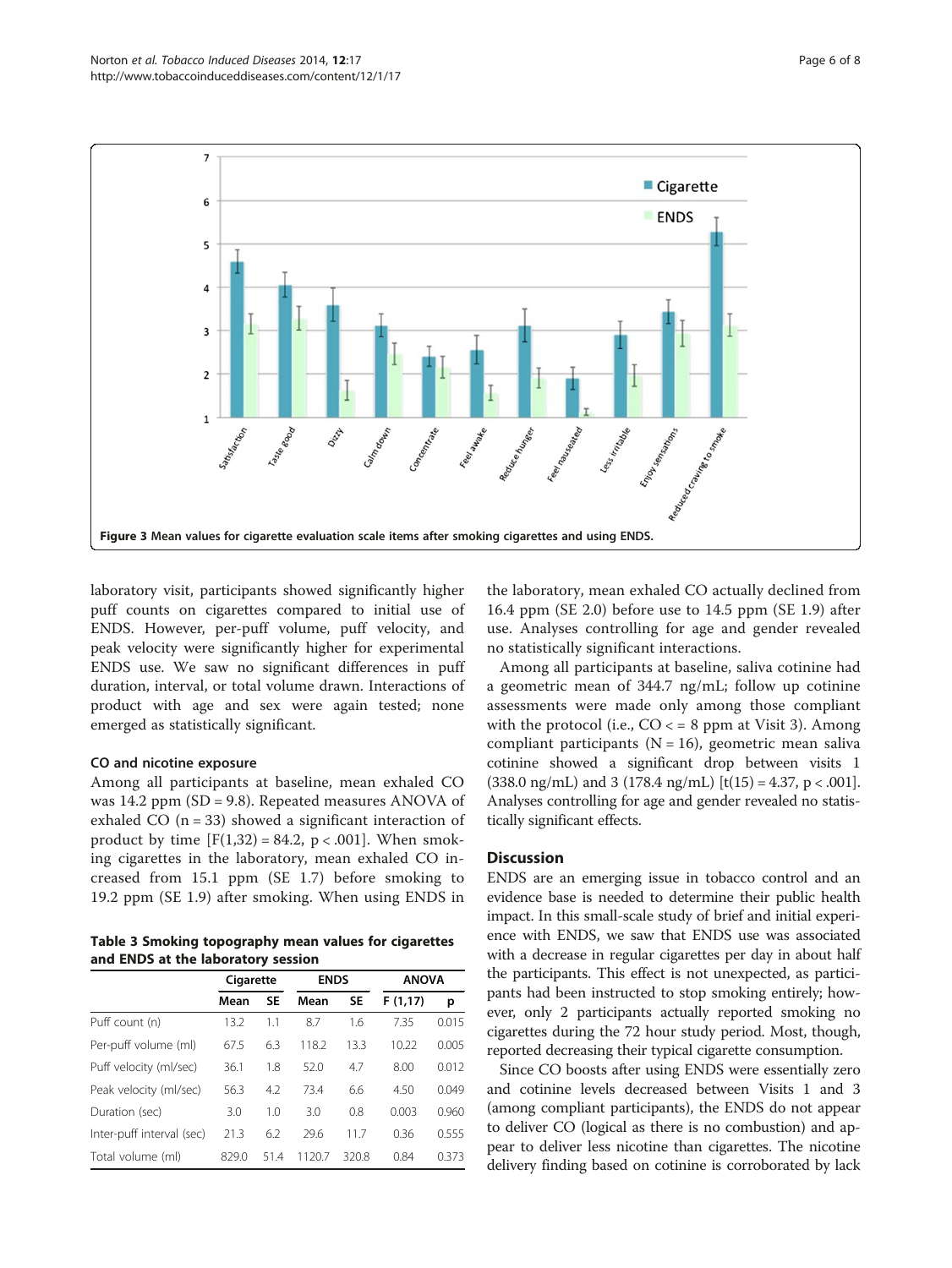of response to subjective indicators of nicotine effects (e.g., dizziness, nausea, cigarette craving reduction). Studies examining nicotine delivery show that firstgeneration ENDS (such as those studied here) were not very effective at increasing the plasma nicotine concentration levels in naïve research participants relative to cigarettes [[18,19\]](#page-7-0). Under acute testing conditions, while the tested ENDS did not expose users to substantial levels of nicotine or CO, they did suppress nicotine/tobacco abstinence symptom ratings [\[20\]](#page-7-0). In a randomized cross-over design study by Farsalinos et al. [\[21\]](#page-7-0) with 45 experienced ENDS users and 35 smokers, video recorded when using the device, showed that a 20 mg/mL nicotine concentration liquid would be needed in order to deliver nicotine at amounts similar to a tobacco cigarette.

Since most participants were inexperienced using the device for the first time in the laboratory, cigarettes and ENDS also showed distinct smoking patterns; smokers took larger, albeit fewer, puffs of higher velocity on the ENDS. Flow rates (both average and peak) were higher on ENDS compared to cigarettes, paralleling a recent study that showed the airflow rate required to generate aerosol across ENDS was higher than required for tobacco cigarettes [\[22\]](#page-7-0). Even though 30% of participants had tried ENDS before, there were no significant topography differences between those who had tried ENDS before and those who had not.

A key issue in assessing the viability of alternatives to cigarettes is consumer perception. A number of studies revealed strong consumer demand for products claiming or implying to reduce health risks [\[23-27\]](#page-7-0). Despite this demand, consumers have often rejected such products due to poor taste [\[28,29\]](#page-7-0). Sensory characteristics are an important part of cigarette design and replicating these may increase acceptability [[30,31\]](#page-7-0). In the current study, it was clear that smokers did not have equivalent experiences with cigarettes and ENDS. ENDS were rated less positively in taste, satisfaction, and reducing hunger and irritability. Unlike cigarette smoking, we saw no evidence for ENDS reducing cigarette cravings in the laboratory. This was replicated across the two subscales of the QSU and a single item on cigarette craving reduction in the CES. Taken together, this suggests that the product used in this study would likely not serve as a viable full substitute for cigarettes. A caveat remains in that we only tested one brand and there is substantial variability among marketed products in terms of quality and nicotine delivery [\[2,8\]](#page-7-0). Moreover, this finding may not generalize across the product class. Indeed, emerging data and product evolution suggest that newer second- and third-generation devices such as e-Go and tank systems deliver nicotine in larger doses and are preferred by experienced vapers [[32](#page-7-0)].

Limitations within this study make replication necessary. Only 38 participants initiated the study, less than half of whom were compliant in abstaining from regular cigarettes for the 72 hour duration. Further, we had intended to complete a more in-depth analysis of topography from the laboratory and home measurements for both cigarettes and ENDS, but equipment failures and noncompliance led to significant data loss that reduced power to detect effects. There were too few compliant participants with viable data to perform analyses of the final visit. Lastly, investigation of the puffing behavior and responses of smokers using an ENDS that matches the nicotine levels generated by the conventional comparator (own brand tobacco cigarettes) is of great interest. Here, the "Smoke 51 TRIO" was an entry level three-piece model with insufficient nicotine delivery. Participants were instructed to abstain from smoking their normal cigarette for 72 hours and only use the ENDS provided. The test of compliance was a CO reading of ≤8 ppm. Because CO levels in smokers can return to non-smoking levels within 24 hours of abstinence, one may hypothesize that participants could attempt to "cheat the system" by smoking their regular cigarettes for the first 48 hours and abstaining for the final 24, or vice versa. However, the clearance rate of CO was not explained to the participants. Additionally, the participants deemed compliant by the CO measurement reported the greatest decrease in cigarette use and increase in ENDS use over the 72 hour period. Thus, in this case, we believe that CO did provide a relatively reliable measure of compliance.

In April 2014, the FDA issued a proposed rule deeming e-cigarettes as tobacco products subject to the Tobacco Control Act [[33](#page-7-0)]. Accumulation of data from studies seeking to understand how consumers use ENDS can only serve to clarify their potential public health risks and benefits.

#### Conclusions

Overall, upon initial use, ENDS were smoked more intensively than own brand cigarettes in the laboratory setting. However, ENDS delivered significantly less nicotine, thus participants reported them less satisfying. These findings have implications for the viability of certain first generation ENDS as alternatives to cigarettes. Further research should highlight newer versions of ENDS use over a longer period of time to assess their potential as substitutes for cigarettes.

#### Abbreviations

ENDS: Electronic nicotine delivery system; CO: Carbon monoxide; QSU: Questionnaire on smoking urges; CES: Cigarette evaluation scale; SRNT: Society for research on nicotine and tobacco.

#### Competing interests

RJO has consulted for the US Food and Drug Administration and World Health Organization on tobacco regulation.